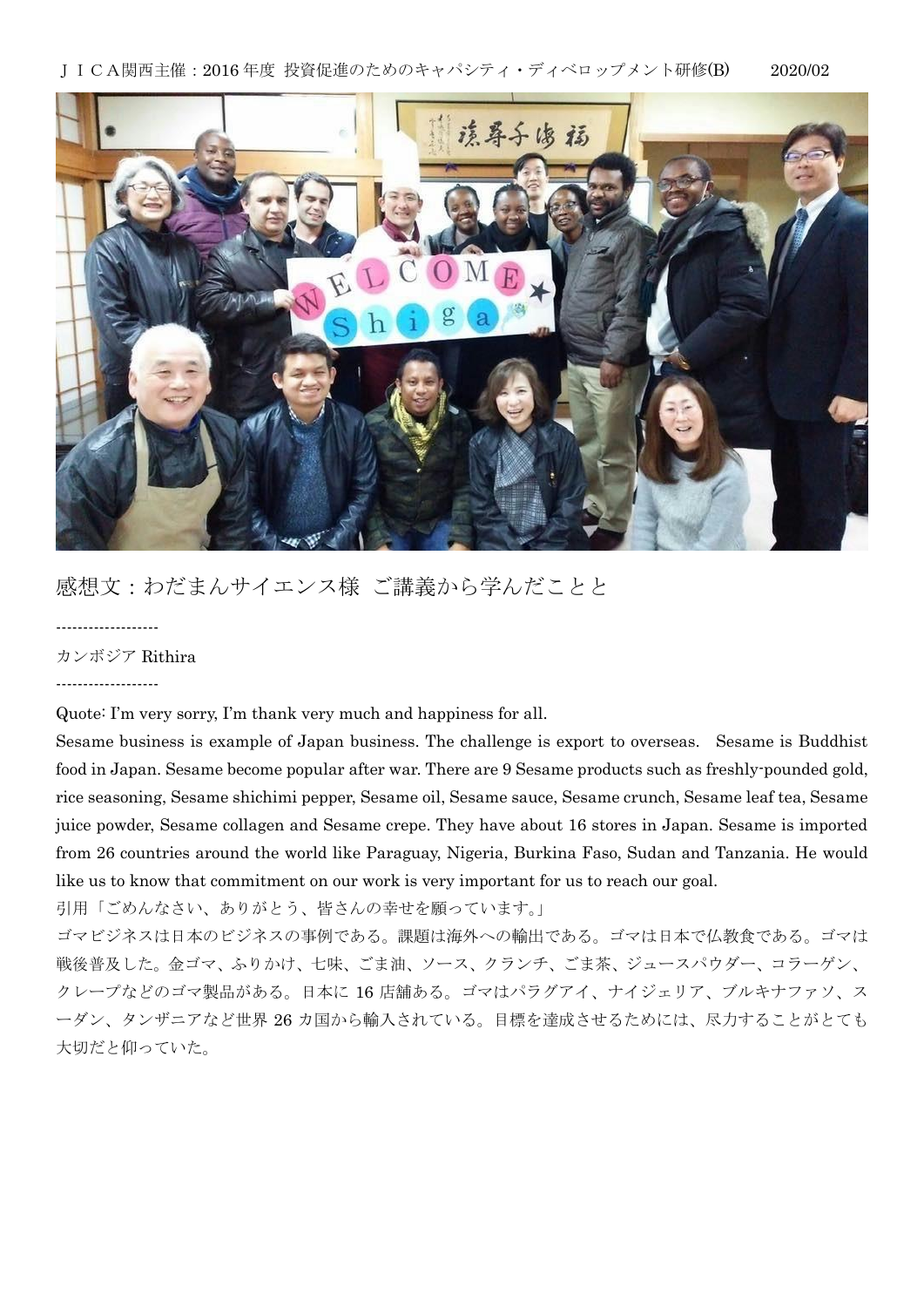## -------------------

ケニア Donna

-------------------

Branding and service delivery when done right adds value to any product

" Presentation, branding and marketing of opportunities and information is key in FDI presentation. Enthusiasm for the product, countries, potentials is key when speaking and presenting information with potential investors

・製品に付加価値をつけるためのブランディングとサービスデリバリー

・プレゼンテーション、ブランディング、マーケティング、情報は投資促進のプレゼンテーションをするための 鍵となる。製品、国、潜在力に対する熱意が、投資候補者に対するプレゼンテーションをする際の鍵になる。

-------------------

ケニア Monari

-------------------

The largest producers of Sesami are Nigeria and Paraguay, the business strategy is to produce locally in Paraguay and import the end product which is cheaper for Wadaman Science co. The value addition in the product was a good lesson ie. Packaging, oil production, adding sugar for paste for bread. The passion in business is more important in business, this is because money follows passion as seen in the case of Sesami production by Mr. Fakahori's industry.

最大のゴマ産出国はナイジェリアとパラグアイである。パラグアイで生産し、わだまんサイエンス社にとって、 より安く最終製品を輸入するという事業戦略を持っている。パッケージング、ごま油の製品化、パンにつけるご まシュガーなど、製品への付加価値化はとても参考になった。事業への情熱が事業実施においてより重要だとい うことがわかった。なぜなら、深堀氏のゴマ生産事業の例から明らかなように、お金は情熱についてくるからで ある。

-------------------

## ラオス Kai

-------------------

This was quite interesting philosophy of business. The positive energy and their unique way to perform for customers can bring an impression and value added to their products which they can sell 5 times higher than the same product in the market. Their raw materials are from Paraguay then process it in some prefectures in Japan. They have variety of products. They are planning to establish the sesame oil factory.

とても興味深い事業哲学だった。顧客へのポジティブなエネルギーとユニークな方法は、印象と付加価値をつけ た製品をもたらし、他のゴマ製品よりも 5 倍の価格で販売することができている。パラグアイから輸入した原材 料を日本で加工している。製品の種類が豊富。ゴマ油工場を建てる計画がある。